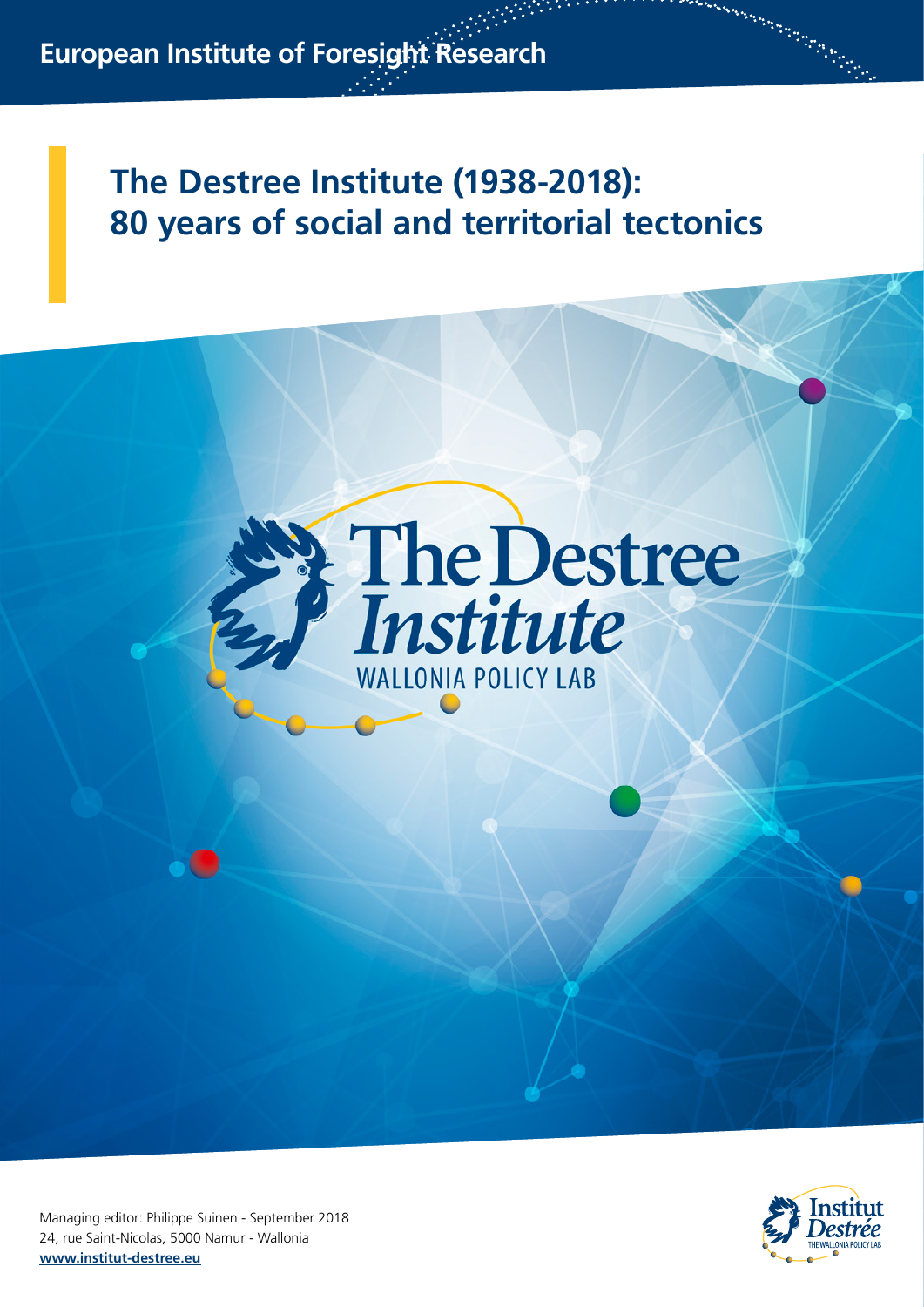# **The Destree Institute (1938-2018): 80 years**

# **1. Research and development enhanced by continuous learning, consultancy and field action**

The Destree Institute conducts its research, which is mainly inter-universities, in various forms: basic, applied and participatory action research. As a think tank, its primary focus is on innovation and operationalisation. Continuous learning and consulting activities are the results of a process geared towards society or the market. This value chain determines the contribution made by The Destree Institute towards building a democratic society founded on the intellectual, social and cultural emancipation of all the populations who live in that society. It has numerous partners in the field, including Paris Diderot University, the University of Reims Champagne-Ardenne, the University of Mons, the Catholic University of Louvain, the University of Liège, the French Institute of Education (ENS Lyon), the Gaston Berger Institute (INSA Lyon), the University of Houston (Texas), the Institute of Advanced Studies on Land Use Planning and Development of European Territories (IHEDATE) in Paris and the Open University in Charleroi. www.institut-destree.org/Valorisation

# **2. A consolidation of skills through training in key areas of expertise**

The Destree Institute pays the utmost attention to the new generations coming through. It wants to help them build their skills in the key areas of expertise, namely source criticism, educational support, democratic governance, foresight and information technologies, as well as in project development, monitoring and assessment or in the linguistic field. In partnership with several universities in France and Wallonia, The Destree Institute is helping to develop the operational foresight training available to the various elements of society. Since 2018, it is organising the University Certificate in Operational Foresight, in conjunction with the Open University and the University of Mons on its campus in Charleroi.

www.institut-destree.org/Formation

# **3. A contribution to establishing new relations between political leaders, civil society and businesses**

Political leaders are faced with a persistent civic unease resulting from a crisis in the legitimacy of the elected representatives and problems in addressing the challenges of interdependence. Well located within the setting of the Parliament and Government of Wallonia, and in its capacity as a centre for associative dialogue between researchers, civil servants, entrepreneurs and political leaders, The Destree Institute valorises a contributory democracy and wants to play an active role in seeking solutions to social problems. To achieve this goal, The Destree Institute supports the Parliament of Wallonia in its desire for democratic redeployment: organisation of the 2015 review entitled *The drivers of a renewed democracy*, of *The Long Term Issues of Agein*g citizens' panel in 2016 and 2017, and of *The Young people in Wallonia* citizens' panel in 2018. The Destree Institute is also involved with the United Nations in its research about the future of governance and, at the European level, working with the Commission's *European Policy Lab*. www.institut-destree.org/Democratie\_contributive

# **4. A constant presence at the international level**

By highlighting an alternative, more respectful and more cohesive society, the Millennia2015 foresight research process, *An action plan for women's empowerment and gender equality*, has boosted The Destree Institute's standing at the global level (www.millennia2015.org). This is being achieved through the European Union, the International Organisation of la Francophonie, the UNESCO, the United Nations and its Economic and Social Council as well as bilaterally. This approach is valued as it confirms that local and regional action levels can interact with global issues. The active presence of The Destree Institute within the Millennium Project and the Open Government Partnership (Civil Society Community) is a source of inspiration and action as well. International relations of proximity - interregional and cross-border - are of course essential.

www.institut-destree.org/International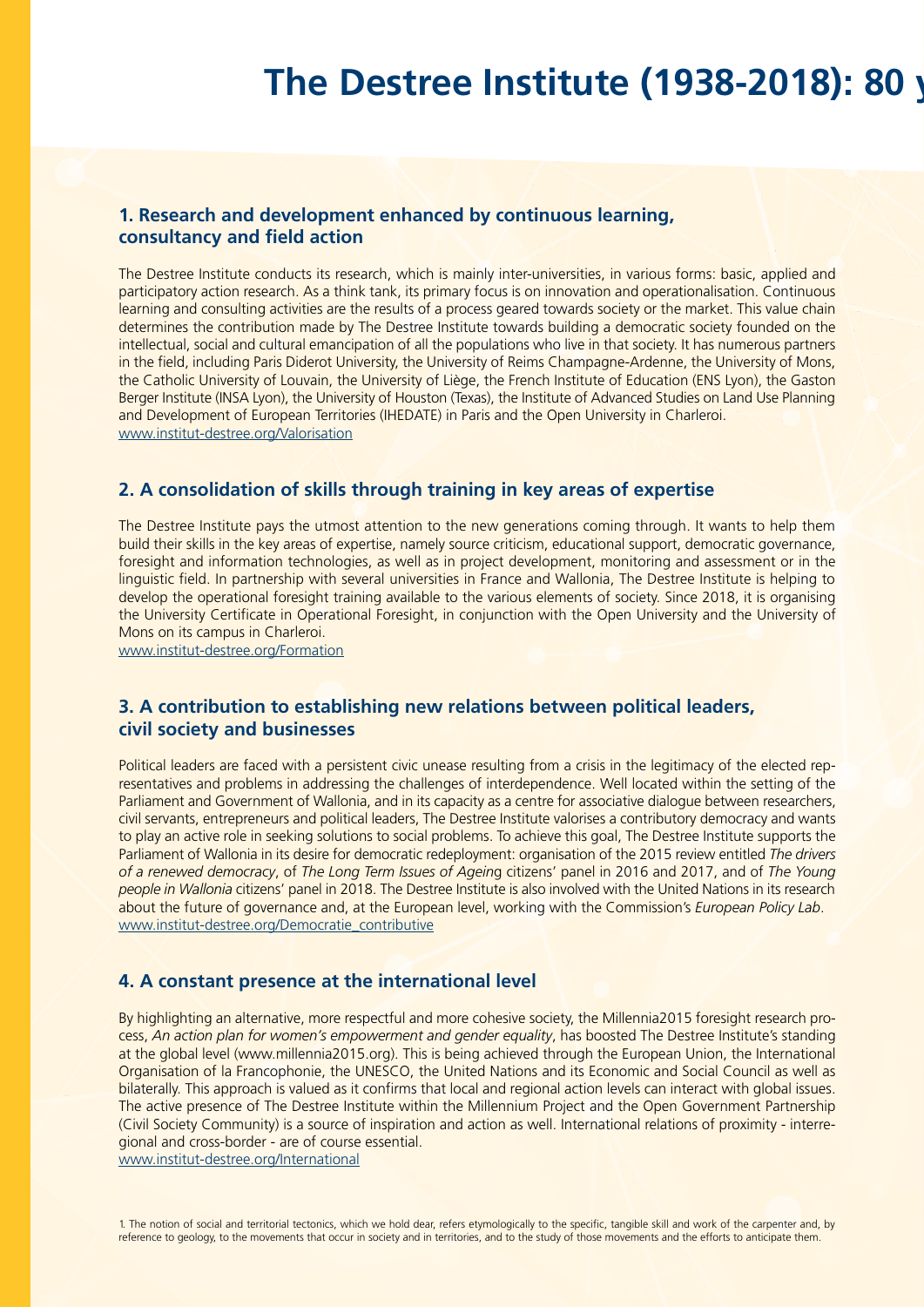# **The Destre** institution of social and territorial tectonics<sup>1</sup>

# **An approach consistent with creative thought**

The Destree Institute is a European think-and-do tank situated in Wallonia. As a non-governmental research centre and a pluralist, independent laboratory, it directs its approach towards creative thought by systematically instigating measures that are factual (rigorous data collection and analysis), interactive (discussion and co-construction) and conceptual (producing innovative added value). Activating retrospective and foresight, its ultimate aim is definitely focussed on present action for the purpose of transforming the system in order to align it with a more harmonious vision.

# **Two analytical frameworks**

The Destree Institute has created internally two analytical frameworks for retrospective and foresight research: firstly, the Inter-universities Centre for the History of Wallonia and the Wallonia Movement, created in 1986 and overseen by Paul Delforge and, secondly, the Independent Regional Foresight Unit (CiPré), created in 2000 and directed by Pascale Van Doren. The CiPré operationalises its research through the Wallonia Policy Lab, whose aim is to embrace specific issues. These tools have extensive archives (more than 500 linear metres), a huge library (more than 10,000 volumes) and some thematic databases. They serve and also rely on several networks (including The Millennium Project, The European Regional Foresight College - Foresight Europe Network, or UN Women) and three permanent interactive platforms.

#### **Three permanent interactive platforms**



Since 2004, the **Wallonia Regional Foresight College** has taken over the *Wallonia to the future* (1987- 2004) foresight exercises by organising quarterly meetings of about twenty key figures from the business world, the public service and the associative sector. More than fourty-

five seminars, two conferences and a convention have been organised on issues such as the behaviour model in Wallonia, the future of education and the public services as part of the *Wallonia 2030* foresight exercise, with several recommendation papers on topics such as a new social contract (2011), the principles for a future regional policy declaration (2014) or the need to follow a path towards socio-economic recovery (7 March 2017). The most recent work from the Wallonia Regional Foresight College, entitled *Trajectoires 2036*, deal with innovation, contractualisation, research and development.

www.college-prospective-wallonie.org/



**The Wallonia Territorial Intelligence Platform**, which has been developed since 2006 in partnership with the Wallonia

Public Service DGO4 (Land Use Planning), has set itself the objective of sharing good practices in the area of territorial development by bringing together all the infra-regional initiatives leaders involved in exemplary strategic redeployment, such as *Luxembourg 2010* - *RéseauLux*, *Pays de Herve*, *Pays de Famenne*, *Wallonie picarde 2025*, *Cœur du Hainaut 2025*, Liège Europe Métropole, GRE-Liège and Entre-Sambre et Meuse, in dialogue with the universities through the Permanent Territorial Development Conference (CPDT). In addition to the fifty or so seminars organised in Namur or regionally and a conference in 2012, The Destree Institute has engaged the members of the Platform in a preparatory foresight process for the forthcoming Wallonia Territorial Development Model (SDT) as well as to consider cross-border issues.

www.intelliterwal.net/



**The Millennia2025 Women and Innovation Intelligence Platform** is a network that was set up in 2008 by The Destree Institute on the initiative of Marie-Anne Delahaut. More than 7,500 voluntary researchers and leaders in 130 countries and

regions are empowering women in the knowledge society with the *Millennia2025 Women and Innovation Foundation*, a public utility foundation whose foresight research process has received UNESCO patronage since 2010. This international programme has led to The Destree Institute being recognised as an official NGO partner of UNESCO (consultative status) and as having special consultative status with the Economic and Social Council of the United Nations (ECOSOC) since 2012. The Millennia2025 Platform highlights the concrete actions built by the Millennia2025 Foundation to deliver and finance the Action Plan established with the UNESCO in 2012.

www.millennia2025-foundation.org

#### **Why the reference to Jules Destrée?**

A philosophically and politically pluralist organisation since it was founded in 1938, The Destree Institute is not dedicated to any particular ideology, government, issue or authority. The Institute conducts research, with respect for human rights, on the general interest and the common good of women and men in society, from the local to the global levels, through an exemplary democracy and a better development. The reference to the figure of Jules Destrée (1863-1936), who was the first Belgian minister responsible for science, arts, culture and education, is relevant to the 21st century since he was engaged as well in the service of his region, Wallonia, as in international cooperation within the League of Nations and as a visionary at the pan-European level.